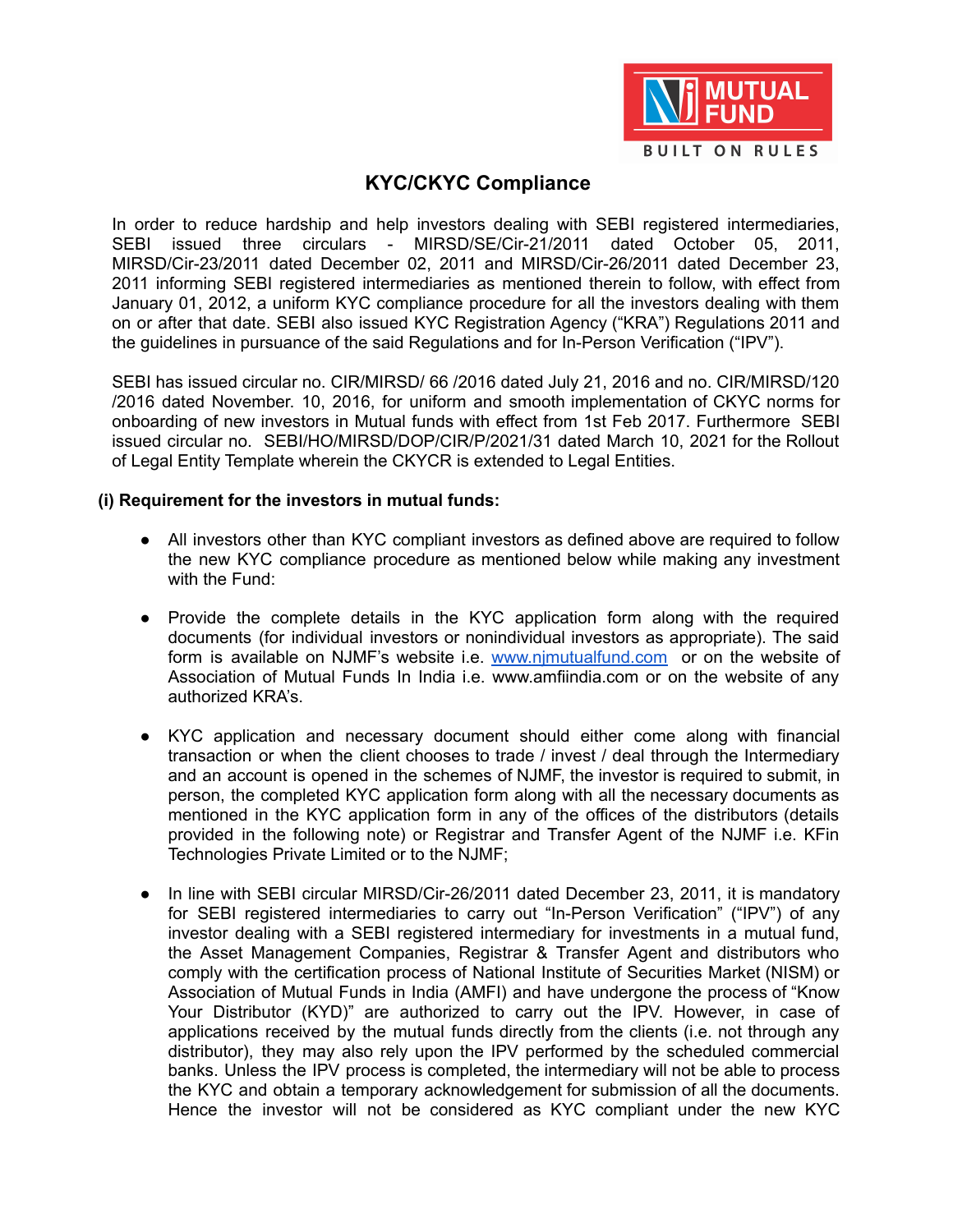

compliance procedure and hence will not be permitted to make any investment in the Fund.

- Once all the documents are verified by a KRA, they will send the investor an intimation within 10 working days from the date of receipt of necessary documents by them from the Fund or its Registrar and Transfer Agent informing the investor either about compliance by the investor of the new KYC compliance procedure ("final acknowledgement") or any deficiency in submission of details or documents.
- On the basis of the temporary acknowledgement or the final acknowledgement the investor would be eligible to deal with any of the SEBI registered intermediaries as mentioned in the above mentioned SEBI circulars.

### **(ii) Requirement for the new investors in mutual funds (From February 1, 2017) :**

SEBI has issued circular no. CIR/MIRSD/ 66 /2016 dated July 21, 2016 and no. CIR/MIRSD/120 /2016 dated Nov. 10, 2016 for uniform and smooth implementation of CKYC norms for onboarding of new investors in Mutual funds with effect from 1st Feb 2017 Central KYC Registry ( CERSAI ) is a centralized repository of KYC records of customers in the financial sector with uniform KYC norms and inter-usability of the KYC records across the sector with an objective to reduce the burden of producing KYC documents and getting those verified every time when the customer creates a new relationship with a financial entity.

### **(iii) Requirement for the new investors in mutual funds (From April 1, 2021) :**

- SEBI issued circular no. SEBI/HO/MIRSD/DOP/CIR/P/2021/31 dated March 10, 2021 for the Rollout of Legal Entity Template wherein the CKYCR is extended to Legal Entities. Accordingly, Mutual Fund shall upload the KYC records of LE accounts opened on or after April 01, 2021 on to CKYCR in terms of Rule 9 1A) of the Prevention of Money Laundering(Maintenance of Records) Rules, 2005.
- Provide the complete details in the CKYC application form along with the required documents. The said form is available on NJMF's website i.e.www.njmutualfund.com or on the website of Association of Mutual Funds In India i.e. www.amfiindia.com.
- CKYC application and necessary document should either come along with financial transaction or when the client chooses to trade / invest / deal through the Intermediary and an account is opened in the schemes of NJMF, the investor is required to submit, in person, the completed CKYC application form along with all the necessary documents as mentioned in the application form in any of the offices of the distributors (details provided in the following note) or Registrar and Transfer Agent of the NJMF i.e. KFin Technologies Private Limited and the NJMF;
- In line with SEBI circular MIRSD/Cir-26/2011 dated December 23, 2011, it is mandatory for SEBI registered intermediaries to carry out "In-Person Verification" ("IPV") of any investor dealing with a SEBI registered intermediary for investments in a mutual fund, the Asset Management Companies, Registrar & Transfer Agent and distributors who comply with the certification process of National Institute of Securities Market (NISM) or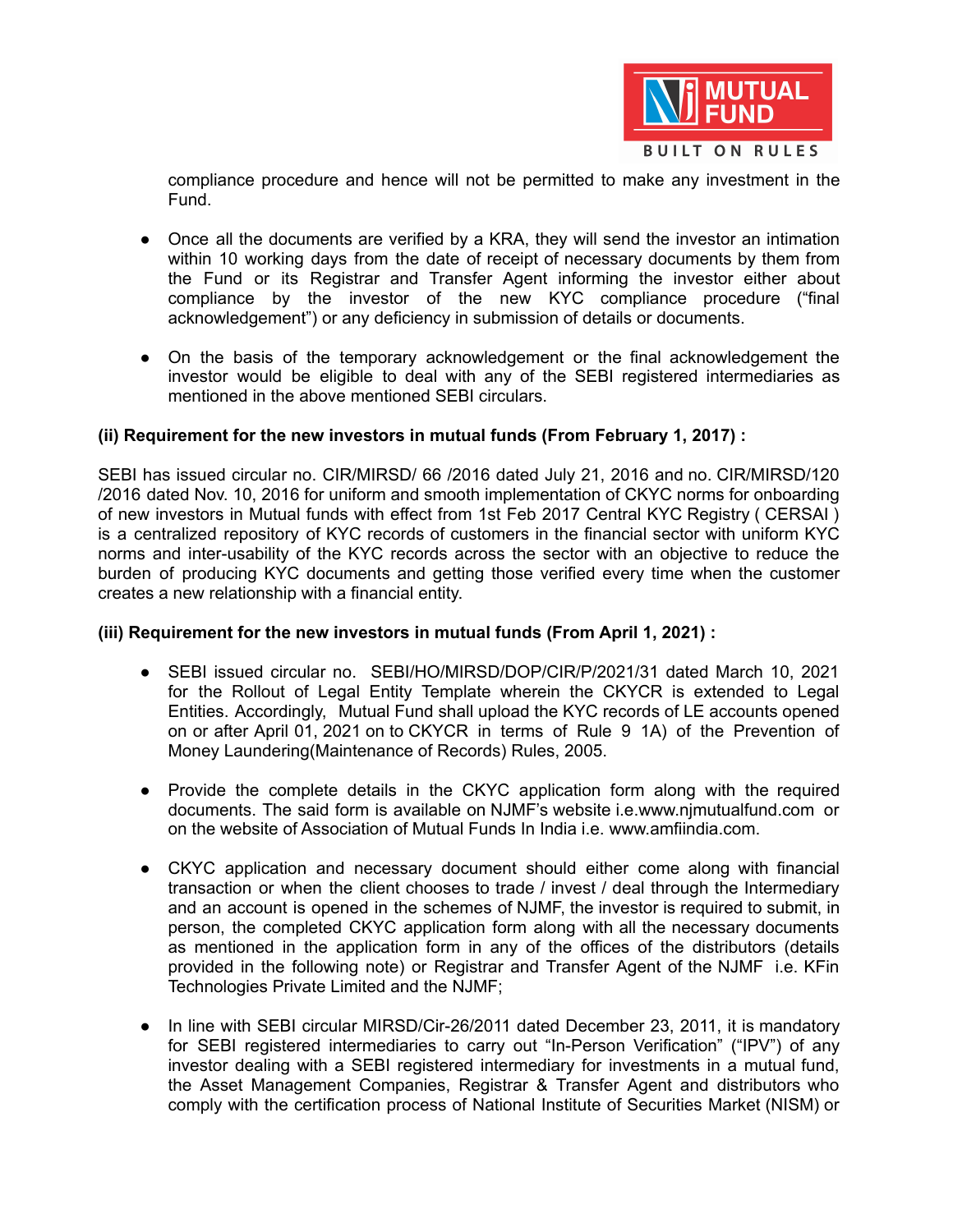

Association of Mutual Funds in India (AMFI) and have undergone the process of "Know Your Distributor (KYD)" are authorized to carry out the IPV. However, in case of applications received by the mutual funds directly from the clients (i.e. not through any distributor), they may also rely upon the IPV performed by the scheduled commercial banks. Unless the IPV process is completed, the intermediary will not be able to process the KYC and obtain a temporary acknowledgement for submission of all the documents. Hence the investor will not be considered as KYC compliant under the new KYC compliance procedure and hence will not be permitted to make any investment in the Fund;

- Once all the documents are verified by a Central KYC Registry (CERSAI), they will send the investor an acknowledgment within 10 working days from the date of receipt of necessary documents by them from the Fund or its Registrar and Transfer Agent informing the investor either about compliance by the investor of the new KYC compliance procedure ("final acknowledgement") or any deficiency in submission of details or documents.
- On the basis of the temporary acknowledgement or the final acknowledgement the investor would be eligible to deal with any of the SEBI intermediaries as mentioned in the above mentioned SEBI circulars.

### **Who are required to be KYC/CKYC Compliant?**

- (a) All investors (both individual and non-individual) should be KYC compliant.
- (b) Any investment in the name of minors should be through a Guardian, who should be KYC compliant for the purpose of investing with a Mutual Fund. The Minor, upon attaining majority, should immediately apply for KYC compliance in order to be able to transact in his/her own capacity.
- (c) Also, applicants / unit holders intending to apply for units/ currently holding units and operating their Mutual Fund folios through a Power of Attorney (PoA) must ensure that the issuer of the PoA (i.e. the investor) and the holder of the PoA (i.e. the Attorney) must be KYC compliant. PoA holders are not permitted to apply for KYC compliance on behalf of the issuer of the PoA.
- (d) An individual becoming an investor on account of an operation of law, e.g., transmission of units upon death of a unit holder, the claimant eligible for entering into the register of Unit holders of the Mutual Fund will be required to be KYC compliant before such transfer can take place
- (e) Existing KYC compliant investors of the Fund can continue to invest. However, existing investors are also urged to comply with the new CKYC requirements including IPV as mandated by SEBI.

#### **Units held in Electronic (Demat) mode**

For units held in demat form, the KYC performed by the Depository Participant of the applicants will be considered as KYC verification done by the Trustee / AMC.

## **REFERENCE LINKS**